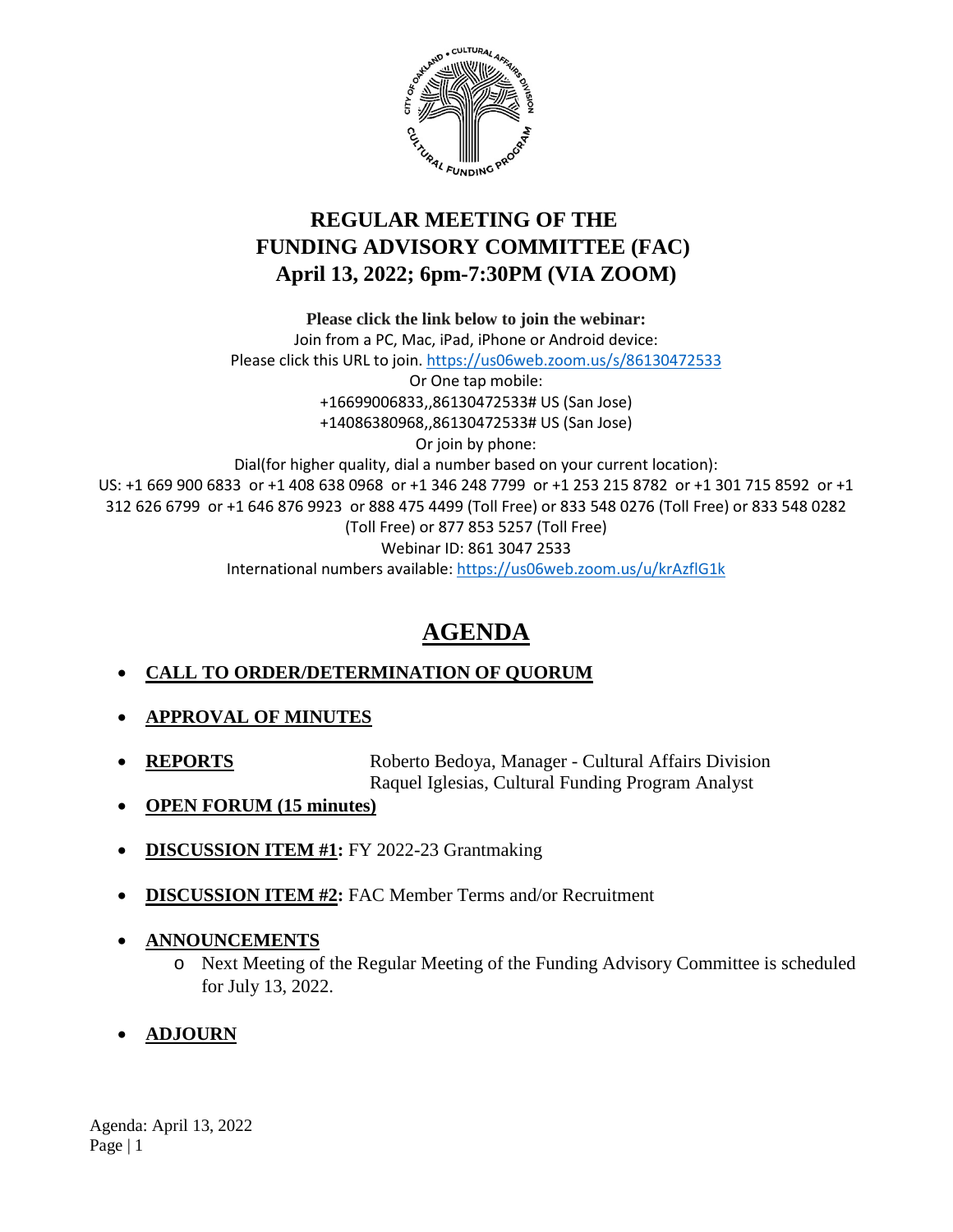#### **Attachments**

- Minutes from March 2, 2022 Special Meeting of the Funding Advisory Committee
- FAC Memo FY2022-23 Grantmaking

 To request materials in alternative formats, or to request an ASL interpreter, or assistive listening device, please call Cultural Funding Program Analyst Raquel Iglesias at 510-238-2212 or TDD 510- 238-3254 at least three working days before the meeting. Thank you.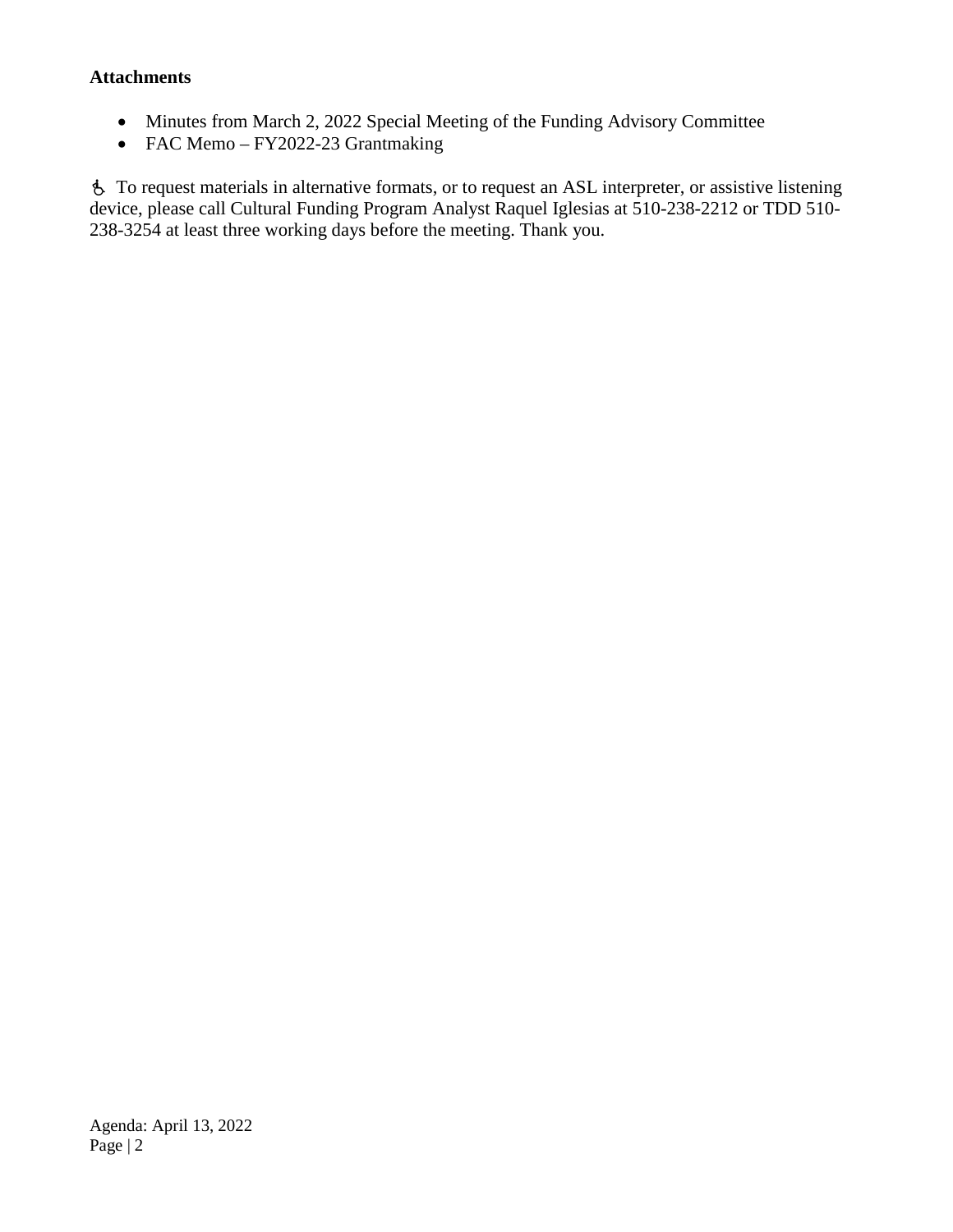

# **Meeting Minutes**

**Committee Members in Attendance:** Jim Santi Owen (chair), Adriana Grino, Sriba Kwadjovie, Michelle Mush Lee and Indi McCasey.

**Committee Members Absent:** Maisha Quint and Tyese Wortham.

**Staff in Attendance:** Roberto Bedoya, Raquel Iglesias, and Kristen Zaremba

**Welcome Baby Zephyr!** 

### **Call to Order/Determination of Quorum: 6:03PM**

### **Approval of Minutes:**

1. Approval of MINUTES of January 2022 Minutes

*Adriana Grino Motions to Approve. Indi McCasey Seconded, and noted their appreciation for the details in the minutes. The motion passed unanimously.*

# **MANAGER'S REPORT Roberto Bedoya, Cultural Affairs Manager**

Roberto Bedoya focused his report on staffing, the NEA, Cultural Strategists, CAD Commission, and the Mid-Cycle Budget. He began his report by acknowledging the great work of Raquel Iglesias, especially in getting the Festival Grant Program up and running, as well as continuing to manage the complex contract process, and administrative duties. He proceeded by also acknowledging Gina Acebo who has joined as interim coordinator to support CFP. Acebo took several minutes to introduce herself, and share more information about her background. Bedoya also shared that Neha Balram is back from maternity leave, however the frustration with the hiring process continues. He is hoping the PAIII (CFP Coordinator) position will be posted in April. The Commission has voiced their concerns about our staff situation with the City Administrator. In other news, the Division will be going to City Council on March  $15<sup>th</sup>$  to formally approve the incoming NEA grant. We will be hiring a consultant to work on that program. The Cultural Strategists in Government program has recently closed, we received 25 applications total, and are preparing for interviews. In regards to the Commission, they will be meeting on March  $26<sup>th</sup>$  to

FAC Minutes: March 2, 2022 Page | 1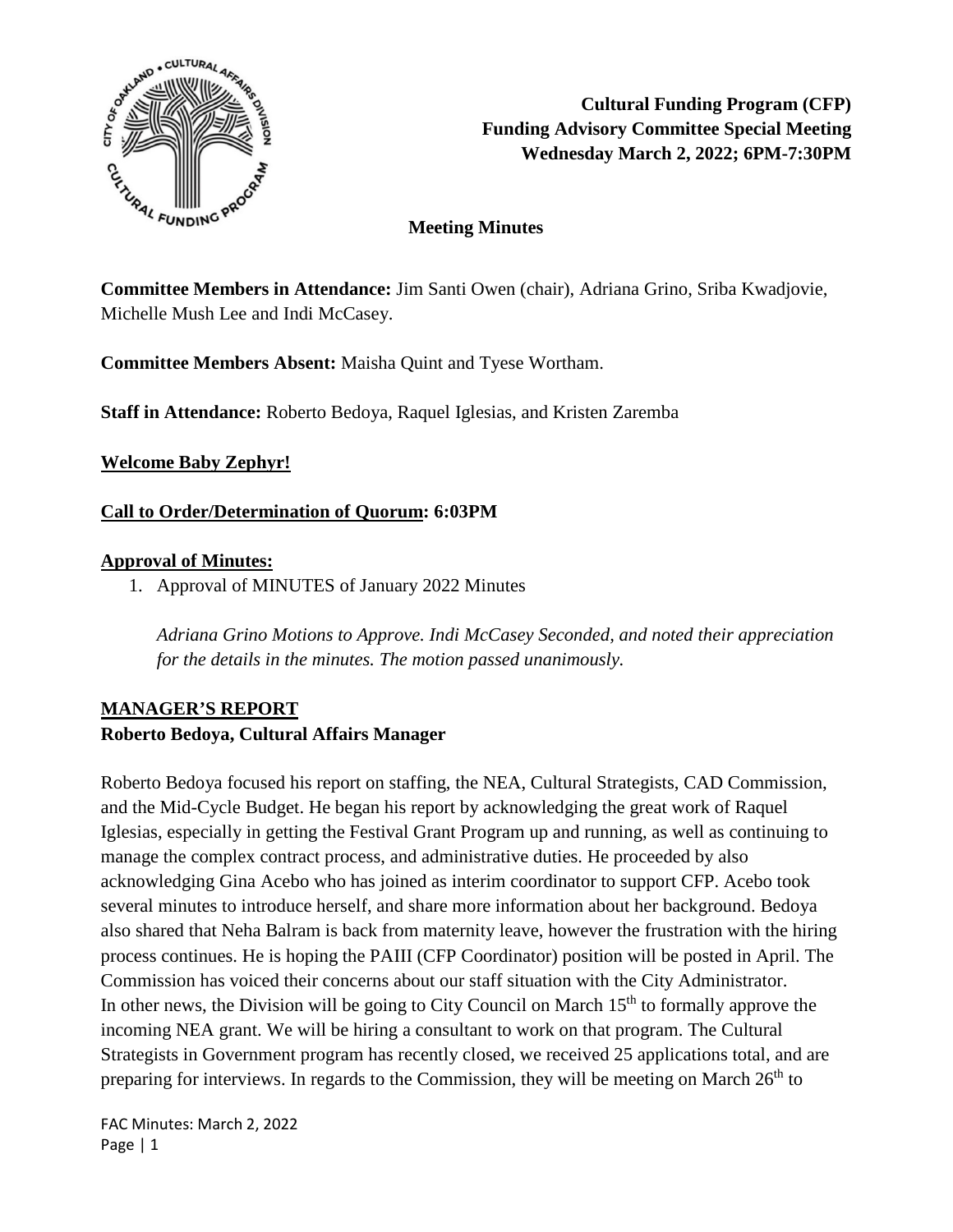discuss the City's general plan. And lastly, mid-cycle budget conversations are continuing. As of now, the additional \$1M for CFP is still on the books, however we won't know for sure what our budget is until June  $30<sup>th</sup>$ .

## **Discussion Points:**

• Michelle Mush Lee mentioned that City Council members have discussed Arts and Culture as a priority area during mid-cycle budget discussions. She also shared that the City's General Plan team came to the February 14th Commission meeting to share more about the plan. Lee noted during this meeting that Arts and Culture was not named explicitly as a priority.

# **PROGRAM ANALYST REPORT Raquel Iglesias, Cultural Funding Program Analyst II**

Raquel Iglesias began her report by sharing that she is continuing to process Round One contracts, with approximately 23 still in progress due to grantee delays. Iglesias also shared that the Cultural Affairs Division is preparing to go to City Council on March  $15<sup>th</sup>$  to receive approval on the NEA grant, supporting workforce development in the Arts.

Iglesias continued with a summary of how the Festival grants program proceeded over the last six weeks, with the support of Gina Acebo and Roberto Bedoya. Iglesias shared that it was an incredibly competitive group of festival applications, with 26 organizations doing powerful work across the City. The list of festivals being recommended for funding are reoccurring festivals, as well as new festivals being presented in Oakland.

# **OPEN FORUM:**

#### **Speaker(s):** Open Forum

The following community members were in attendance: Barbara Howard, Melanie, David De La Gran, AHC Oakland, Tureeda Mikell

- David De La Gran with Malanga Arts Residents Association, was a Festival Grant Applicant who was not recommended for funding. He mentioned his gratitude for having the opportunity to apply, and looks forward to applying again. There were several concerns brought up in regards to the budget, however noted that as artists they can do wonders with little funding. David recommended that funding be cut from other grantees to fund all applicants.
- Phyllis Hall, program manager for Attitudinal Healing Connection, was a recommended Festival grantee. They are incredibly excited about the opportunity, and noted that the festival would not be possible without the City of Oakland.
- Tureeda Mikell, a supporter of Malonga and the Alice Street Festival, underscored the importance of having this diverse festival on Alice Street to foster community connection.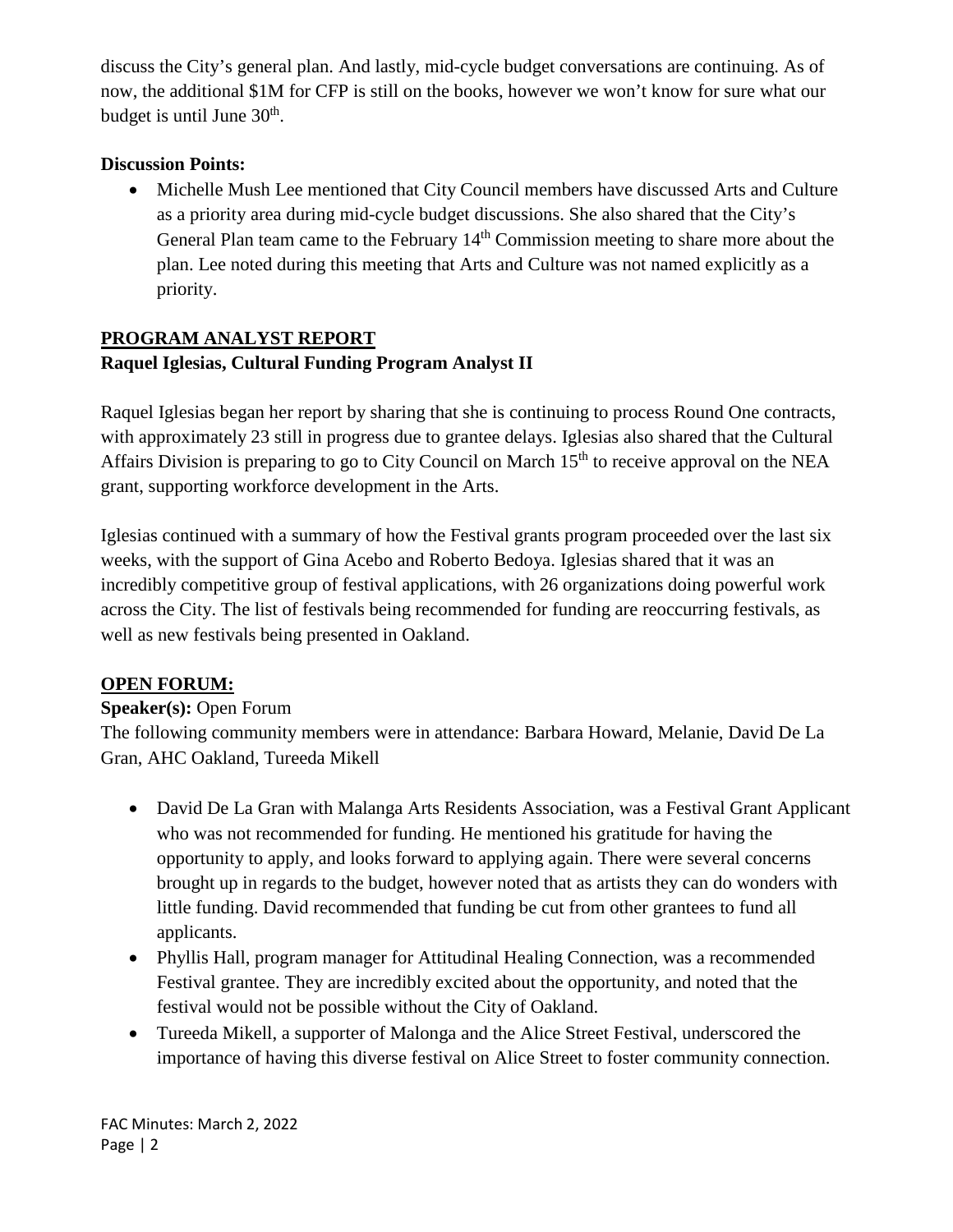• Melanie, from Malonga, thanked FAC for the opportunity to apply to the Festivals grant program. And advocated for the importance in making this Festival happen.

# **ACTION ITEM #1:** *FY21-22 Festival Grant Recommendations*

*Item unanimously supported.* 

## **Discussion:**

- Jim Santi Owen asked for clarification in the comment/support process for the recommendations should take place. Roberto Bedoya and Raquel Iglesias shared that we can go around to each FAC member to share their comments, feedback and questions.
- Raquel Iglesias began the discussion by sharing details about the recommended grantees, as noted in the agenda packet attachment materials. In total, CFP received 28 applications, 26 of which met eligibility requirements, and 19 applicants are being recommended for funding. Iglesias proceeded to give brief biographies of the Panelists.
- In regards to the public comments advocating for partial awards, Roberto Bedoya clarified that we honor the ask amount from each applicant. This is done to not overburden staff with administrating more contracts, it honors the competitive process, and provides applicants with the funds needed to execute their festival. Raquel Iglesias also shared our grant amounts have not been raised, despite rise in cost of living and inflation. The City also has steep insurance requirements, thus honoring the amounts asked for supports the insurance needs as well.
- Adriana Grino asked if this Festival program would be returning next fiscal year. Roberto Bedoya shared that yes, it is a Council directive and would be returning in Summer 2022.
- Michelle Mush Lee asked if the next round of Festivals would support those happening in the Fall. Bedoya confirmed yes.
- Sriba Kwadjovie asked if we would be instating a hiatus period for the Festival grant program for repeat grantees. Bedoya stated that's a great suggestion and something we will consider.
- Indi McCasey asked if TOT was connected to this funding program. Bedoya clarified that there was some confusion around this. TOT previously supported a festival permit fund for the largest City festivals, which was not a grant program. The Festivals Grant Programs supports content, artist fees, and can support permit costs if needed.
- Indi McCasey praised all groups that applied, and noted how the framework of Neighborhood Voices contributed to the stellar group of applicants.

# **DISCUSSION ITEM #1***: FY22-23 Grant Programs & Planning*

# **Discussion:**

• Roberto Bedoya shared that we are beginning the process, and are still unsure what CFP's budget will look like this next fiscal year. Gina Acebo's role is helping us evaluate our

FAC Minutes: March 2, 2022 Page | 3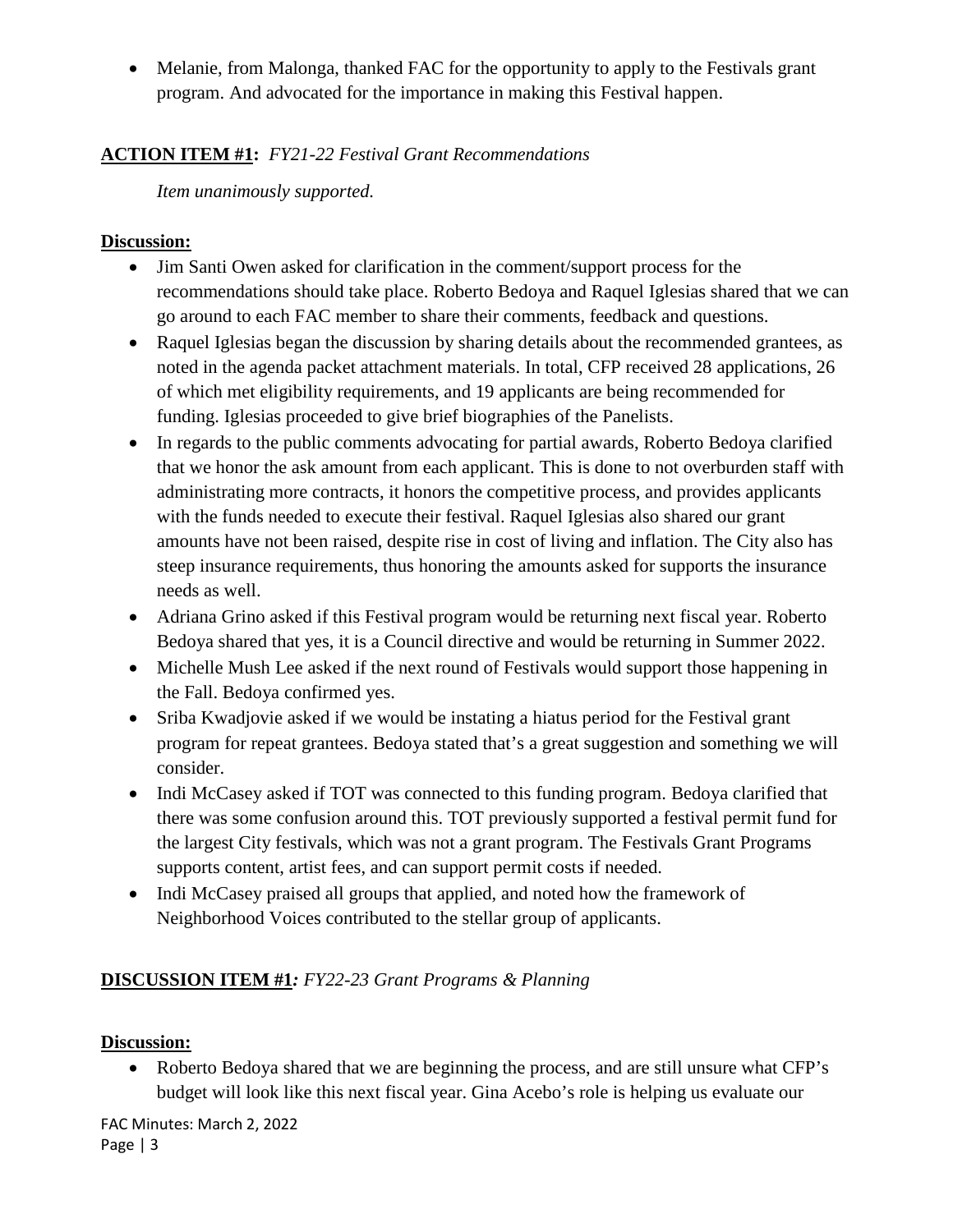programming, and scenario planning. Bedoya expressed that we are being charged with a Community Mural Program, but we have no staff to deliver on these expectations. Bedoya also noted that he understood FAC's desire to bring back Artists-in-Schools, and the many other expectations being put on the division, including Racial Equity requirements, serving District 6 & 7, etc.

- Indi McCasey asked what feedback would be helpful to give at this point. Bedoya shared that all feedback is helpful as we continue ironing out these details.
- Raquel Iglesias shared that not much planning has happened since the last FAC meeting, but we are beginning the conversation now and wanted to ensure FAC was up to date.
- Indi McCasey asked for a grantmaking timeline for FAC to better advice, as well public communications to make visible all the moving parts involved. Adriana Grino echoed this sentiment, and desired a timeline to better understand the grantmaking, as well as communications for the public.
- Roberto Bedoya shared that our biggest deficiency of the division is not having a dedicated communications staff.
- Indi McCasey asked if folks were aware of YBCA's Artist Power Convening's, which might be an interesting model for CFP to learn from.

# **ANNOUNCEMENTS**

• Next Meeting of the Regular Meeting of the Funding Advisory Committee is scheduled for April 13, 2022.

# **ADJOURN**

# **Adjourn at 7:25 PM**

• *Motion to adjourn by Adriana Grino. Seconded by Jim Santi Owen. The motion passed unanimously.*